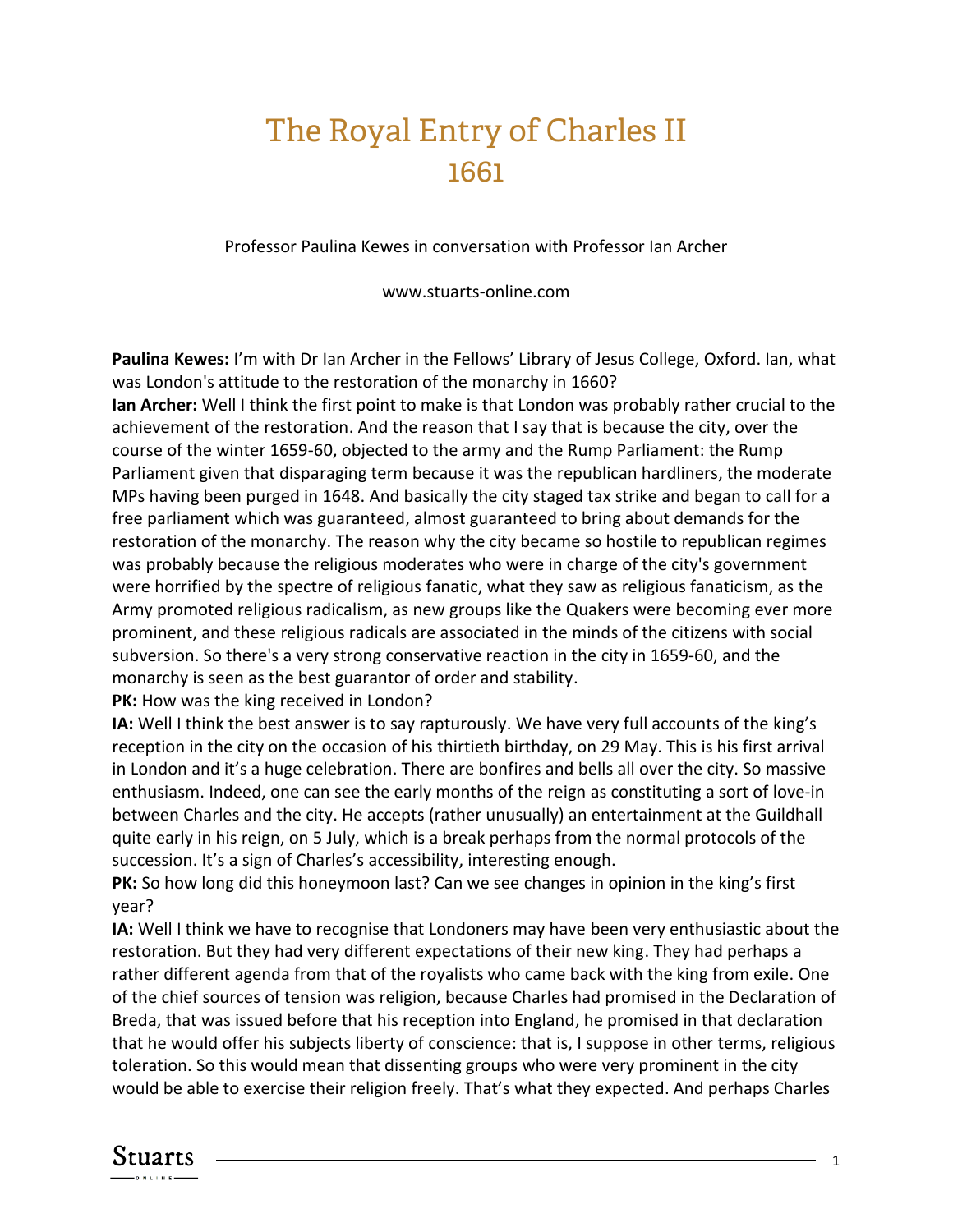was sincere in his intentions to do that; but he was derailed by what we could call an Anglican reaction, a grassroots movement in support of the Church of England which gave the bishops, the newly restored bishops, extra leverage. So this increasing prominence of the bishops, and a sense that hardline Anglican policies are going to be followed, that leads to increasing disillusionment in the city. And we can see that already in the early months of 1661 where prominent Presbyterians preachers like Zachary Crofton are 'banging on' (I think that's actually the words used in the documents) banging on against the bishops. The other problem perhaps is that the city has, in the eyes of the royalists, has a very tarnished reputation. The king's chief minister, Edward Hyde, Earl of Clarendon, had described London as 'a sink of all the ill humours in the kingdom'. In other words, London had been responsible for the Civil War and indeed Charles I's execution, in the eyes of many conservatives. So London was not to be trusted. So we see over the course of those early months developing mistrust between city and crown. And that's confirmed in the elections to the Cavalier Parliament in March, shortly before Charles's coronation. Whereas the rest of the country was turning in good Cavaliers and good Anglicans, London responded by electing four dissenters (two Presbyterians and two Independents, that means Congregationalists really). So London's electing people to Parliament who are out of step with the mood in the provinces and signalling their disillusionment with the religious position that the regime has taken up.

**PK:** James I, Charles II's grandfather, had staged an entry into London. Charles I, his father, the Martyr King, had cancelled his. Why was Charles II so keen on having a proper entry in London? **IA:** Well, I think that it's very much part of an effort to project a return of order after all the disruptions of the Civil War, in which the social hierarchy had seemed threatened that a number of points. By staging a royal entry and by bringing the whole court and the political elite onto the city streets, Charles was able to project the principles of hierarchy which underpinned monarchy. As his minister Clarendon put it, 'the novelties and new inventions with which the kingdom had been so much intoxicated could be discountenanced and discredited in the eyes of the people'. So it was an attempt to return to business as usual.

**PK:** So Charles returns to the country in the spring of 1660, and the entry takes place roughly a year later. Who was responsible?

**IA:** It was essentially the city of London who appointed a committee to oversee the project and to see to its financing. They commissioned John Ogilby for the 'poetical part' of the show. Ogilby was a classical poet and a man with court connections. They needed an architect to oversee the construction of the arches and marshall all the artificers who were involved in putting it together, and that man was Peter Mills, the city surveyor. Its interesting that this at entertainment cost of the city about £11,000, just £100 of that went to Ogilby the poet, which is telling us just how important the material aspect of the shows were: the money paid for the joiners and carpenters and painters was much greater.

**PK:** What kings of message was the entry trying to communicate?

**IA:** It was trying to project an image of Charles's dynastic legitimacy, of the monarchy's defeat of the forces of sedition, which had been responsible for his father's loss of his throne. It was showing how the monarchy, with a strong navy and army, could project England's power overseas, and lead to the revival of trade: there is a strong emphasis in much of the entertainment on commercial prosperity.

**PK:** What's the source of our knowledge about the arches?

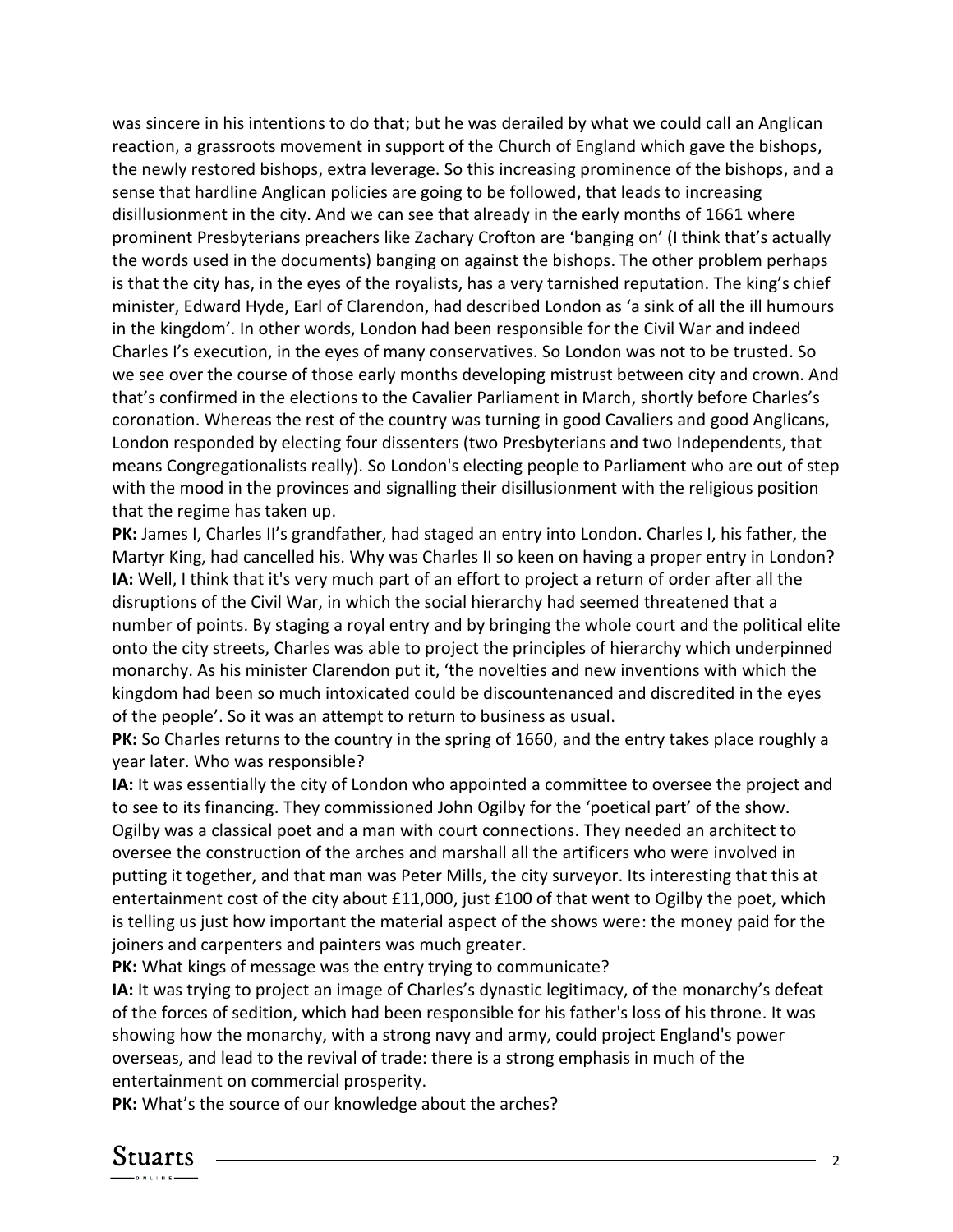**IA:** John Ogilby was very keen to get out a version of the events, and over the course of 1661 there were three editions of Ogilby's account of the entry, which describes the arches and gives the text of the speeches. But it's clear that it always intended a more deluxe production, and in the following year appears a magnificent folio volume which includes the speeches and the description, but also has these wonderful engravings by David Loggun and also depictions of the procession done by Wencelsas Hollar.

**PK:** How much is conventional, and how much is new?

**IA:** Really, of course a lot of the staff about dynastic legitimacy and loyalty and the way the monarchy will promote peace and posterity, those were standard themes and we can see them in previous entries. What gives this one more edginess is the fact that the crown has been subjected to a real challenge, that it's faced the forces of sedition. And if we look closely at the first of the arches, we can see these themes being explored. But another theme which is much more prominent in 1661 than it had been in previous entries, was that of commercial prosperity. And this does reflect England's emergence as a global trading power, and also a growing perception of the importance of commerce to the power of the crown, Because it's that that commerce which is giving the crowd of money that it needs to project power internationally.

**PK:** Okay Ian, so which arches are we going to look at?

**IA:** Well I think we can start by at the first of the arches that Charles encountered. And what we see here, the most prominent figure is the image of the king himself in the midst of the royal oak, in which he had sheltered after the Battle of Worcester. And he's flanked by figures representing on the left James I, and on the right Charles I. So there you have the claim to dynastic legitimacy. And in that painting that we see above the entry, that's showing the figure of Charles II driving away usurpation. And if we look at the lower level panels, on the left we've got Charles's entry to his kingdom at Dover, and on the right this very striking image which many contemporaries commented on: the image of the severed heads of the executed regicides.

## **PK:** You mentioned commerce?

**IA:** Yes, so that's most prominently displayed on what we call the Navigation Arch. And if we look closely this, there is this wonderful painting which shows the launching of the ship Sovereign of the Seas by Charles I and his son, the present king, Charles II is shown as a young man in that image. Now if we go down to the lower register, the lower level of the arch, we can see two deities: on the left is Mars, the God of War; and on the right is Neptune who commanded the oceans. And then its interesting if we just move up a level, you can see images of the Tower of London, representing martial strength, and then above Neptune we can see the Royal Exchange, which was the assembly place for merchants in London. So what we are getting here is a linkage between military strength and commercial supremacy. And in the speeches which accompanied this arch, we have a figure of the River Thames, which links the theme of imperialism to maritime power, and there's also, in a rather popular touch, there's a song performed by the sailors from the Navy, which is full of patriotic attacks on foreigners, celebrating England's military power.

**PK:** What do we know about contemporary reactions to the entry?

**IA:** Well we've got quite a lot of accounts from spectators, and rather more than we have for 1604. Among those spectators was Samuel Pepys, the famous diarist. Another one was Thomas